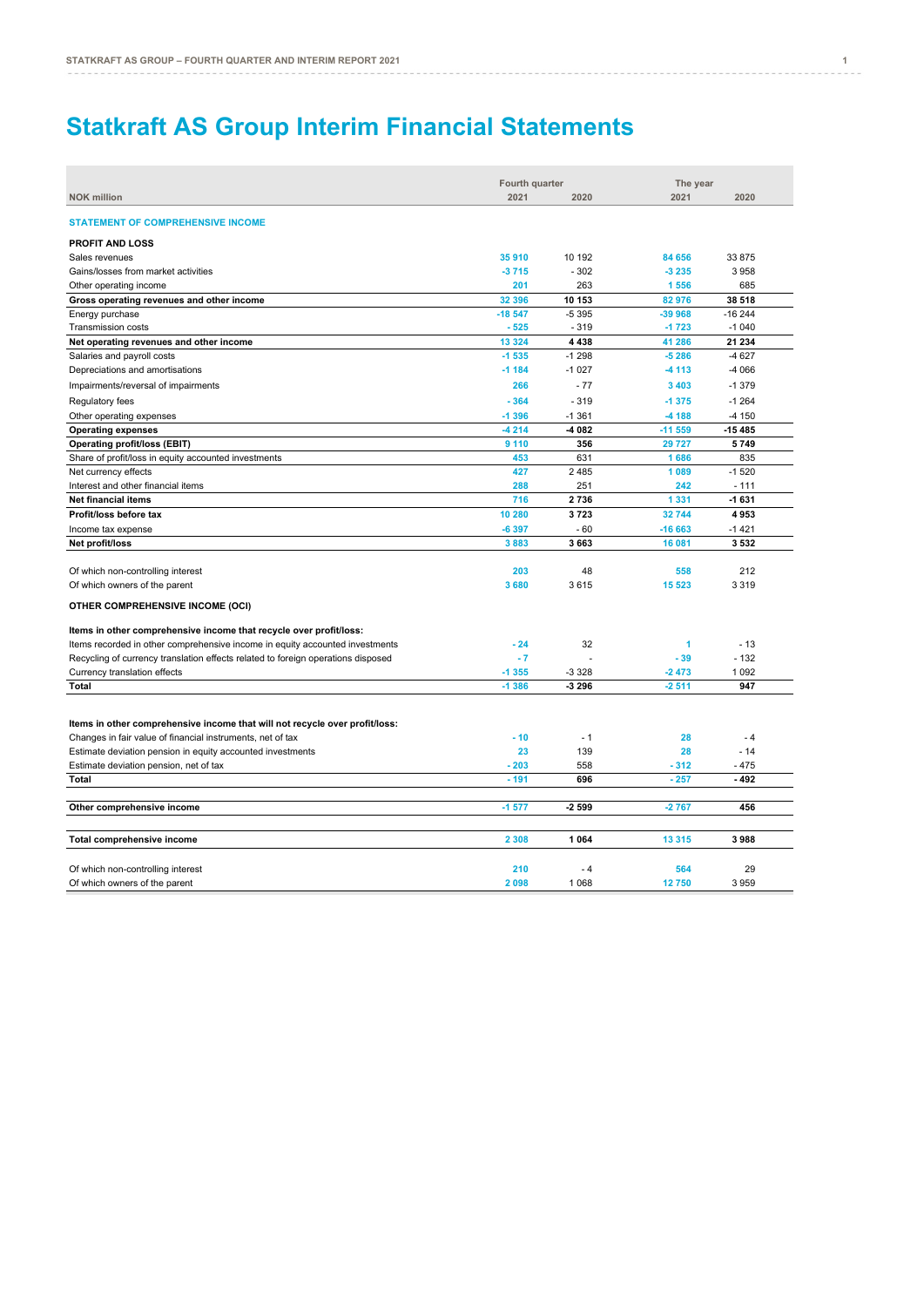| <b>NOK million</b> | 31.12.2021 | 31.12.2020 |
|--------------------|------------|------------|
|                    |            |            |

## **STATEMENT OF FINANCIAL POSITION**

| <b>ASSETS</b>                                     |         |          |
|---------------------------------------------------|---------|----------|
| Deferred tax assets                               | 1748    | 1658     |
| Intangible assets                                 | 4 1 1 2 | 4 1 1 3  |
| Property, plant and equipment                     | 116 521 | 112 057  |
| Equity accounted investments                      | 14771   | 13 4 9 2 |
| Derivatives                                       | 27 995  | 7406     |
| Other non-current assets                          | 6488    | 6 3 3 8  |
| Non-current assets                                | 171 635 | 145 064  |
| Inventories                                       | 6614    | 6 3 6 3  |
| Receivables                                       | 42 190  | 13 659   |
| <b>Financial investments</b>                      | 661     | 606      |
| Derivatives                                       | 51 741  | 4410     |
| Cash and cash equivalents (incl. restricted cash) | 37 162  | 11 155   |
| <b>Current assets</b>                             | 138 369 | 36 193   |
| <b>Assets</b>                                     | 310 004 | 181 257  |

## **EQUITY AND LIABILITIES**

| Paid-in capital                                   | 59 219  | 59 219  |
|---------------------------------------------------|---------|---------|
| Other reserves                                    | 2 2 3 4 | 4733    |
| Retained earnings                                 | 41 4 26 | 29 888  |
| Total equity attributable to owners of the parent | 102 880 | 93 840  |
| Non-controlling interest                          | 4896    | 4 1 8 8 |
| Equity                                            | 107 775 | 98 028  |
| Deferred tax                                      | 12723   | 10 596  |
| <b>Pension liabilities</b>                        | 3892    | 3 3 5 7 |
| Bond and bank debt                                | 19 632  | 26 756  |
| Lease liabilities                                 | 1861    | 1541    |
| <b>Contract liabilities</b>                       | 4 0 5 2 | 4 3 6 7 |
| Derivatives                                       | 21 985  | 7778    |
| Other non-current liabilities                     | 3 2 8 3 | 3 2 0 7 |
| Non-current liabilities                           | 67 427  | 57 604  |
| Commercial papers, bond and bank debt             | 18942   | 3869    |
| Lease liabilities                                 | 303     | 269     |
| <b>Contract liabilities</b>                       | 316     | 316     |
| Taxes payable                                     | 14 5 27 | 3412    |
| Derivatives                                       | 64 647  | 5639    |
| Other current liabilities                         | 36 068  | 12 120  |
| <b>Current liabilities</b>                        | 134 802 | 25 625  |
| <b>Equity and liabilities</b>                     | 310 004 | 181 257 |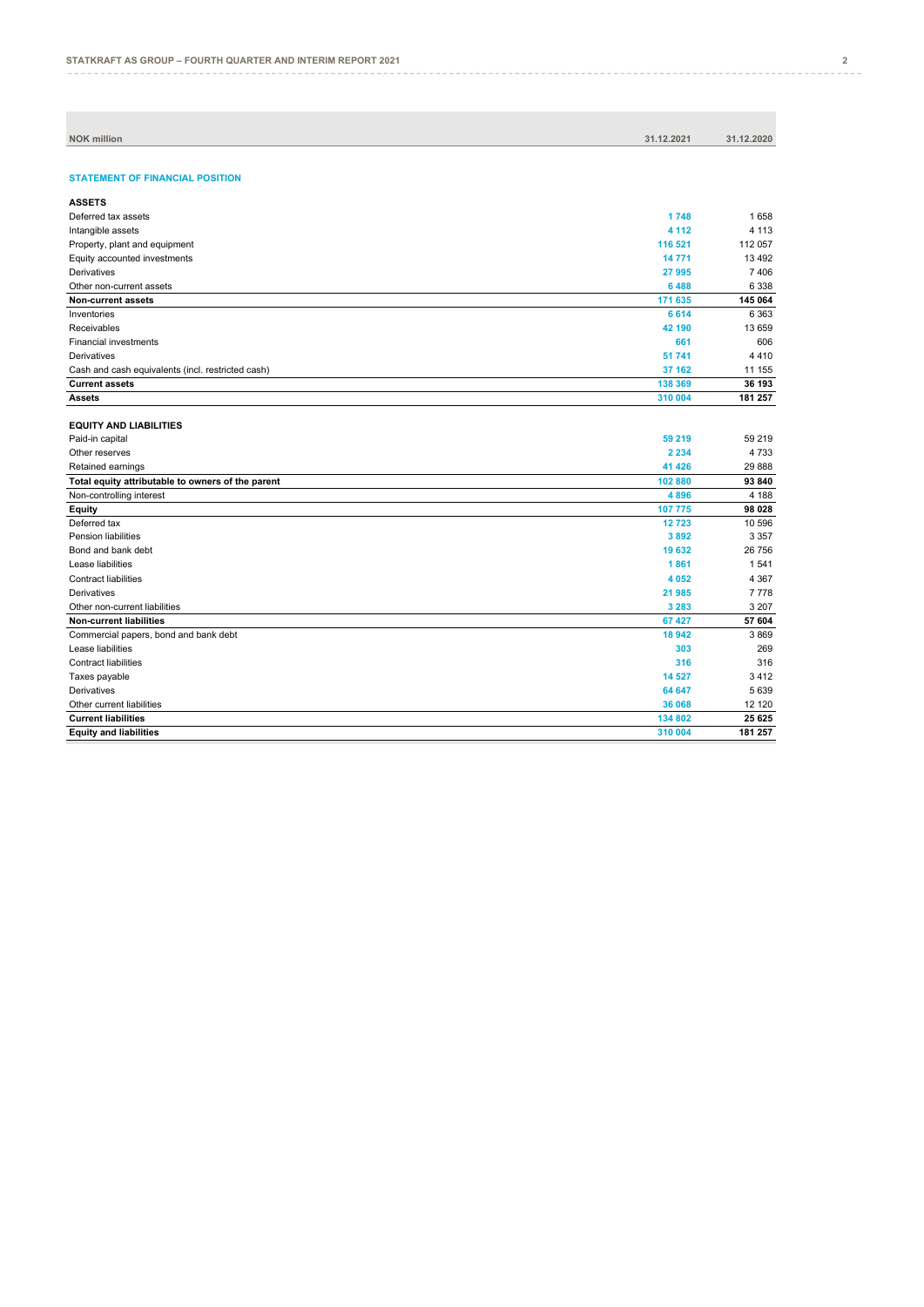|                                                                                         |             | Fourth quarter |                          | Year to date |                |
|-----------------------------------------------------------------------------------------|-------------|----------------|--------------------------|--------------|----------------|
| <b>NOK million</b>                                                                      |             | 2021           | 2020                     | 2021         | 2020           |
|                                                                                         |             |                |                          |              |                |
|                                                                                         |             |                |                          |              |                |
| <b>STATEMENT OF CASH FLOW</b>                                                           |             |                |                          |              |                |
| <b>CASH FLOW FROM OPERATING ACTIVITIES</b>                                              |             |                |                          |              |                |
| Operating profit/loss (EBIT)                                                            |             | 9 1 1 0        | 356                      | 29 727       | 5749           |
| Depreciations, amortisations and impairments                                            |             | 918            | 1 1 0 5                  | 710          | 5445           |
| Gains/losses from divestments and disposals of assets                                   |             | 75             | 46                       | $-740$       | $-64$          |
| Unrealised effects included in operating profit/loss (EBIT)                             |             | $-6950$        | 2 3 4 2                  | $-2362$      | 1431           |
| Dividends from equity accounted investments                                             |             | 10             | 43                       | 571          | 597            |
| Changes in working capital                                                              |             | 1 4 8 7        | 424                      | 859          | 1794           |
| Investments in development and construction projects classified as inventories (DS/DBS) |             | $-667$         | $-413$                   | $-1892$      | $-413$         |
| Cash collateral, margin calls and option prepayments                                    |             | 2993           | $-777$                   | 3 3 1 1      | 659            |
| Cash effects from foreign exchange derivatives related to operations                    |             | $-139$         | $-143$                   | $-273$       | $-49$          |
| Effects from prepayments from customers                                                 |             | $-91$          | 2 3 2 6                  | $-316$       | 4733           |
| Taxes paid                                                                              |             | $-105$         | $-421$                   | $-3042$      | $-8421$        |
| Other changes                                                                           |             | $-203$         | 247                      | $-311$       | 170            |
| Cash flow from operating activities                                                     | A           | 6 4 3 9        | 5 1 3 3                  | 26 24 2      | 11 631         |
|                                                                                         |             |                |                          |              |                |
| <b>CASH FLOW FROM INVESTING ACTIVITIES</b>                                              |             |                |                          |              |                |
| Investments in property, plant and equipment and intangible assets                      |             | $-2696$        | $-1440$                  | $-7477$      | $-7124$        |
| Divestment of shares in subsidiaries, net liquidity inflow                              |             | 18             | ÷.                       | 2 4 4 2      | $\overline{7}$ |
| Acquisitions of shares in subsidiaries, net liquidity outflow                           |             | $-1620$        | $-890$                   | $-1730$      | $-1.308$       |
| Loans and interest related to equity accounted investments                              |             | 24             | 42                       | 90           | 136            |
| Sale of development and construction projects classified as inventories (DS/DBS)        |             | 613            |                          | 822          |                |
| Other investments                                                                       |             | 250            | $-81$                    | 233          | 1 0 6 2        |
| Cash flow from investing activities                                                     | в           | $-3411$        | -2 3 6 9                 | $-5618$      | $-7226$        |
|                                                                                         |             |                |                          |              |                |
| <b>CASH FLOW FROM FINANCING ACTIVITIES</b>                                              |             |                |                          |              |                |
| New debt                                                                                |             | 11 119         | 336                      | 14 935       | 4 0 9 2        |
| Repayment of debt                                                                       |             | $-2485$        | $-166$                   | $-5842$      | -4759          |
| Cash collateral related to financing                                                    |             | 6              | 376                      | 333          | $-266$         |
| Interests paid                                                                          |             | $-216$         | $-150$                   | $-567$       | $-765$         |
| Interests received from cash and other assets                                           |             | 77             | 24                       | 158          | 136            |
| Dividend and group contribution paid to Statkraft SF                                    |             |                | $\overline{a}$           | $-3673$      | $-6500$        |
| Transactions with non-controlling interests                                             |             |                | $\overline{\phantom{a}}$ | 73           | $-218$         |
| Cash flow from financing activities                                                     | C           | 8 5 0 1        | 419                      | 5418         | $-8279$        |
|                                                                                         |             |                |                          |              |                |
| Net change in cash and cash equivalents                                                 | $A + B + C$ | 11 529         | 3 1 8 3                  | 26 042       | $-3874$        |
|                                                                                         |             |                |                          |              |                |
| Currency exchange rate effects on cash and cash equivalents                             |             | $-42$          | $-131$                   | $-34$        | $-174$         |
| Cash and cash equivalents 01.10 / 01.01                                                 |             | 25 674         | 8 1 0 2                  | 11 155       | 15 203         |
| Cash and cash equivalents 31.12                                                         |             | 37 162         | 11 155                   | 37 162       | 11 155         |
| Of which are cash and cash equivalents in joint operations                              |             | 281            | 194                      | 281          | 194            |
|                                                                                         |             |                |                          |              |                |
| Unused committed credit lines                                                           |             |                |                          | 9 1 6 7      | 9 1 9 4        |
| Unused overdraft facilities                                                             |             |                |                          | 2051         | 2023           |
| Restricted cash                                                                         |             |                |                          | 342          | 31             |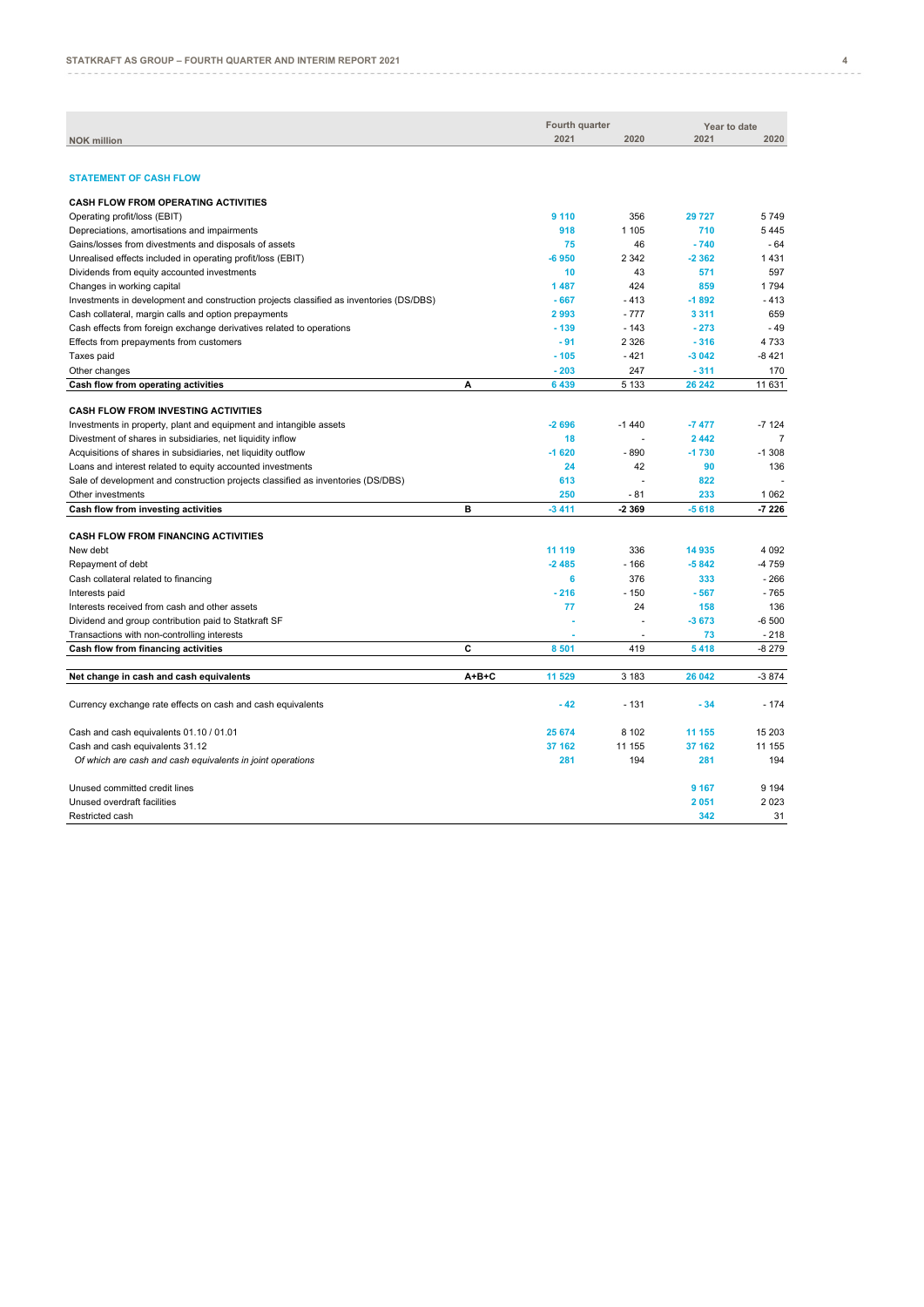#### **RECONCILIATION OF IFRS FIGURES VERSUS UNDERLYING FIGURES**

|                                           |             | Fourth quarter 2021 | Fourth quarter 2020 |             |             |            |
|-------------------------------------------|-------------|---------------------|---------------------|-------------|-------------|------------|
| <b>NOK million</b>                        | <b>IFRS</b> | <b>Adjustments</b>  | Underlying          | <b>IFRS</b> | Adjustments | Underlying |
| Sales revenues                            | 35 910      |                     | 35 910              | 10 192      |             | 10 192     |
| Gains/losses from market activities       | $-3715$     | 508                 | $-3206$             | $-302$      | 1 1 4 6     | 845        |
| Other operating income                    | 201         | - 18                | 183                 | 263         |             | 263        |
| Gross operating revenues and other income | 32 397      | 490                 | 32 887              | 10 153      | 1 1 4 6     | 11 299     |
| Energy purchase                           | $-18547$    |                     | $-18547$            | $-5395$     |             | $-5395$    |
| <b>Transmission costs</b>                 | $-525$      |                     | $-525$              | $-319$      |             | $-319$     |
| Net operating revenues and other income   | 13 3 24     | 490                 | 13814               | 4 4 3 8     | 1 1 4 6     | 5585       |
| Salaries and payroll costs                | $-1535$     |                     | $-1535$             | $-1298$     |             | $-1298$    |
| Depreciations and amortisations           | $-1184$     |                     | $-1184$             | $-1027$     |             | $-1027$    |
| Impairments/reversal of impairments       | 266         | $-266$              |                     | $-77$       | 77          |            |
| Regulatory fees                           | $-364$      |                     | $-364$              | $-319$      |             | $-319$     |
| Other operating expenses                  | $-1396$     | ٠                   | $-1396$             | $-1.361$    | ٠           | $-1.361$   |
| <b>Operating expenses</b>                 | $-4214$     | $-266$              | $-4480$             | -4 082      | 77          | -4 005     |
| Operating profit/loss (EBIT)              | 9 1 1 0     | 224                 | 9 3 3 4             | 356         | 1 2 2 4     | 1580       |

## **RECONCILIATION OF IFRS FIGURES VERSUS UNDERLYING FIGURES**

|                                           |             | The year 2021 |            | The year 2020 |             |            |  |
|-------------------------------------------|-------------|---------------|------------|---------------|-------------|------------|--|
| <b>NOK million</b>                        | <b>IFRS</b> | Adjustments   | Underlying | <b>IFRS</b>   | Adjustments | Underlying |  |
|                                           |             |               |            |               |             |            |  |
| Sales revenues                            | 84 656      |               | 84 656     | 33 875        |             | 33 875     |  |
| Gains/losses from market activities       | $-3235$     | 1 2 8 5       | $-1950$    | 3958          | $-339$      | 3619       |  |
| Other operating income                    | 1 5 5 6     | $-822$        | 734        | 685           | $-119$      | 566        |  |
| Gross operating revenues and other income | 82 976      | 464           | 83 440     | 38 518        | - 458       | 38 060     |  |
| Energy purchase                           | $-39968$    |               | $-39968$   | $-16244$      |             | $-16244$   |  |
| <b>Transmission costs</b>                 | $-1723$     |               | $-1723$    | $-1040$       |             | $-1040$    |  |
| Net operating revenues and other income   | 41 286      | 464           | 41749      | 21 234        | - 458       | 20776      |  |
| Salaries and payroll costs                | $-5286$     |               | $-5286$    | $-4627$       |             | $-4627$    |  |
| Depreciations and amortisations           | $-4113$     |               | $-4113$    | $-4066$       |             | $-4066$    |  |
| Impairments/reversal of impairments       | 3 4 0 3     | $-3403$       |            | $-1379$       | 1 3 7 9     | ٠          |  |
| Regulatory fees                           | $-1375$     |               | $-1375$    | $-1264$       |             | $-1264$    |  |
| Other operating expenses                  | $-4188$     | 5             | $-4183$    | $-4150$       |             | $-4150$    |  |
| <b>Operating expenses</b>                 | $-11559$    | -3 3 9 8      | $-14957$   | $-15485$      | 1379        | $-14106$   |  |
| Operating profit/loss (EBIT)              | 29 727      | 2934          | 26792      | 5749          | 922         | 6670       |  |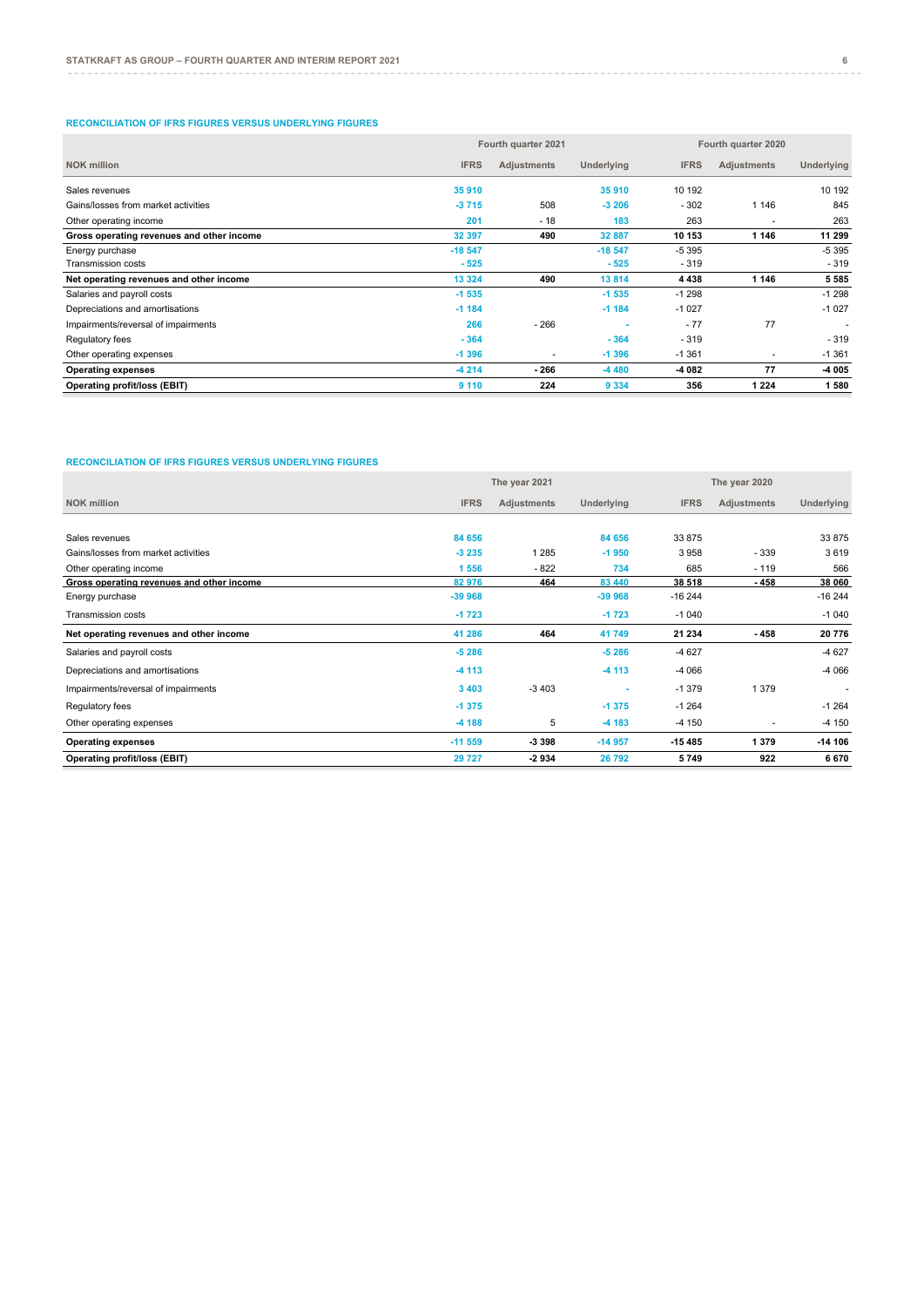| <b>SEGMENTS</b><br>13 946<br>366<br>2879<br>Gross operating revenues and other income, external<br>32 887<br>14 684<br>583<br>156<br>176<br>97<br>193<br>$-87$<br>462<br>35<br>375<br>$-1009$<br>31<br>32 887<br>14 139<br>14 597<br>614<br>618<br>366<br>2914<br>551<br>$-912$<br>Gross operating revenues and other income underlying<br>11741<br>$-1615$<br>383<br>257<br>435<br>$-353$<br>Net operating revenues and other income underlying<br>13814<br>395<br>2570<br>10 042<br>Operating profit/loss (EBIT) underlying<br>9 3 3 4<br>2 3 5 3<br>$-82$<br>$-213$<br>115<br>2075<br>$-286$<br>37<br>$-508$<br>Unrealised value changes from embedded EUR derivatives<br>$-508$<br>ä,<br>$-0$<br>18<br>Gains/losses from divestments of business activities<br>18<br>J.<br>ä,<br>J.<br>266<br>$-5$<br>272<br>$-1$<br>Impairments/reversal of impairments<br>ä,<br>÷.<br>$-87$<br>9 1 1 0<br>9534<br>2 3 5 3<br>77<br>114<br>2075<br>$-286$<br>37<br><b>Operating profit/loss (EBIT) IFRS</b><br>453<br>$-144$<br>84<br>542<br>$-29$<br>Share of profit/loss in equity accounted investments<br>532<br>83 440<br>39 194<br>32 849<br>2 4 5 3<br>840<br>1 0 4 1<br>6543<br>$-12$<br>$-3096$<br>532<br>$-466$<br>135<br>1401<br>$\overline{4}$<br>96<br>1 3 9 4<br>×<br>$-3108$<br>83 440<br>39 727<br>32 383<br>2588<br>2 2 4 0<br>1 0 4 5<br>6638<br>1926<br>$-1587$<br>33899<br>$-2343$<br>1632<br>1703<br>716<br>6053<br>1677<br>41749<br>26792<br>27 557<br>-4 348<br>$-45$<br>$-164$<br>208<br>4 3 3 7<br>$-825$<br>72<br>$-1285$<br>$-1285$<br>ä,<br>817<br>821<br>- 4<br>1 0 2 0<br>3 4 0 3<br>$-79$<br>2 4 6 6<br>- 4<br>29 727<br>27 291<br>-4 348<br>$-128$<br>3 1 2 3<br>204<br>4337<br>$-825$<br>72<br>1686<br>553<br>3<br>1 2 2 7<br>$-97$<br>÷.<br>$\overline{\phantom{a}}$<br>120 633<br>61416<br>135<br>24 7 11<br>11 650<br>3512<br>17 213<br>1996<br>÷,<br>2828<br>$-25$<br>14 771<br>818<br>11 066<br>84<br>1459<br>1013<br>391<br>55<br>$\overline{\phantom{a}}$<br>2965<br>2965<br>÷,<br>5 2 3 6<br>97 594<br>3 3 6 4<br>180<br>348<br>1461<br>61793<br>200<br>170 176<br>310 004<br>31 916<br>16 003<br>3860<br>29 796<br>175<br>66 653<br>97728<br>63873<br>135<br>14 615<br>3512<br>17 213<br>1996<br>123 598<br>61416<br>24 7 11<br>119 422<br>60 949<br>23 685<br>12 3 25<br>3542<br>16 959<br>n/a<br>n/a<br>n/a<br>22.4%<br>45.2%<br>$-0.2%$<br>$-1.3%$<br>5.9%<br>25.6%<br>n/a<br>n/a<br>n/a<br>12.1%<br>0.4%<br>11.6%<br>22.1%<br>n/a<br>n/a<br>n/a<br>n/a<br>n/a | <b>NOK million</b>                                     | Statkraft AS Group | European flexible<br>generation | operations<br>Market | power<br>nternational | European wind<br>and solar | istrict heating<br>ä | ownership<br>ndustrial | Other activities | Group items |
|--------------------------------------------------------------------------------------------------------------------------------------------------------------------------------------------------------------------------------------------------------------------------------------------------------------------------------------------------------------------------------------------------------------------------------------------------------------------------------------------------------------------------------------------------------------------------------------------------------------------------------------------------------------------------------------------------------------------------------------------------------------------------------------------------------------------------------------------------------------------------------------------------------------------------------------------------------------------------------------------------------------------------------------------------------------------------------------------------------------------------------------------------------------------------------------------------------------------------------------------------------------------------------------------------------------------------------------------------------------------------------------------------------------------------------------------------------------------------------------------------------------------------------------------------------------------------------------------------------------------------------------------------------------------------------------------------------------------------------------------------------------------------------------------------------------------------------------------------------------------------------------------------------------------------------------------------------------------------------------------------------------------------------------------------------------------------------------------------------------------------------------------------------------------------------------------------------------------------------------------------------------------------------------------------------------------------------------------------------------------------------------------------------------------------------------------------------------------------------------------------|--------------------------------------------------------|--------------------|---------------------------------|----------------------|-----------------------|----------------------------|----------------------|------------------------|------------------|-------------|
|                                                                                                                                                                                                                                                                                                                                                                                                                                                                                                                                                                                                                                                                                                                                                                                                                                                                                                                                                                                                                                                                                                                                                                                                                                                                                                                                                                                                                                                                                                                                                                                                                                                                                                                                                                                                                                                                                                                                                                                                                                                                                                                                                                                                                                                                                                                                                                                                                                                                                                  |                                                        |                    |                                 |                      |                       |                            |                      |                        |                  |             |
|                                                                                                                                                                                                                                                                                                                                                                                                                                                                                                                                                                                                                                                                                                                                                                                                                                                                                                                                                                                                                                                                                                                                                                                                                                                                                                                                                                                                                                                                                                                                                                                                                                                                                                                                                                                                                                                                                                                                                                                                                                                                                                                                                                                                                                                                                                                                                                                                                                                                                                  |                                                        |                    |                                 |                      |                       |                            |                      |                        |                  |             |
|                                                                                                                                                                                                                                                                                                                                                                                                                                                                                                                                                                                                                                                                                                                                                                                                                                                                                                                                                                                                                                                                                                                                                                                                                                                                                                                                                                                                                                                                                                                                                                                                                                                                                                                                                                                                                                                                                                                                                                                                                                                                                                                                                                                                                                                                                                                                                                                                                                                                                                  | Fourth quarter 2021                                    |                    |                                 |                      |                       |                            |                      |                        |                  |             |
|                                                                                                                                                                                                                                                                                                                                                                                                                                                                                                                                                                                                                                                                                                                                                                                                                                                                                                                                                                                                                                                                                                                                                                                                                                                                                                                                                                                                                                                                                                                                                                                                                                                                                                                                                                                                                                                                                                                                                                                                                                                                                                                                                                                                                                                                                                                                                                                                                                                                                                  |                                                        |                    |                                 |                      |                       |                            |                      |                        |                  |             |
|                                                                                                                                                                                                                                                                                                                                                                                                                                                                                                                                                                                                                                                                                                                                                                                                                                                                                                                                                                                                                                                                                                                                                                                                                                                                                                                                                                                                                                                                                                                                                                                                                                                                                                                                                                                                                                                                                                                                                                                                                                                                                                                                                                                                                                                                                                                                                                                                                                                                                                  | Gross operating revenues and other income, internal    |                    |                                 |                      |                       |                            |                      |                        |                  |             |
|                                                                                                                                                                                                                                                                                                                                                                                                                                                                                                                                                                                                                                                                                                                                                                                                                                                                                                                                                                                                                                                                                                                                                                                                                                                                                                                                                                                                                                                                                                                                                                                                                                                                                                                                                                                                                                                                                                                                                                                                                                                                                                                                                                                                                                                                                                                                                                                                                                                                                                  |                                                        |                    |                                 |                      |                       |                            |                      |                        |                  |             |
|                                                                                                                                                                                                                                                                                                                                                                                                                                                                                                                                                                                                                                                                                                                                                                                                                                                                                                                                                                                                                                                                                                                                                                                                                                                                                                                                                                                                                                                                                                                                                                                                                                                                                                                                                                                                                                                                                                                                                                                                                                                                                                                                                                                                                                                                                                                                                                                                                                                                                                  |                                                        |                    |                                 |                      |                       |                            |                      |                        |                  |             |
|                                                                                                                                                                                                                                                                                                                                                                                                                                                                                                                                                                                                                                                                                                                                                                                                                                                                                                                                                                                                                                                                                                                                                                                                                                                                                                                                                                                                                                                                                                                                                                                                                                                                                                                                                                                                                                                                                                                                                                                                                                                                                                                                                                                                                                                                                                                                                                                                                                                                                                  |                                                        |                    |                                 |                      |                       |                            |                      |                        |                  |             |
|                                                                                                                                                                                                                                                                                                                                                                                                                                                                                                                                                                                                                                                                                                                                                                                                                                                                                                                                                                                                                                                                                                                                                                                                                                                                                                                                                                                                                                                                                                                                                                                                                                                                                                                                                                                                                                                                                                                                                                                                                                                                                                                                                                                                                                                                                                                                                                                                                                                                                                  |                                                        |                    |                                 |                      |                       |                            |                      |                        |                  |             |
|                                                                                                                                                                                                                                                                                                                                                                                                                                                                                                                                                                                                                                                                                                                                                                                                                                                                                                                                                                                                                                                                                                                                                                                                                                                                                                                                                                                                                                                                                                                                                                                                                                                                                                                                                                                                                                                                                                                                                                                                                                                                                                                                                                                                                                                                                                                                                                                                                                                                                                  |                                                        |                    |                                 |                      |                       |                            |                      |                        |                  |             |
|                                                                                                                                                                                                                                                                                                                                                                                                                                                                                                                                                                                                                                                                                                                                                                                                                                                                                                                                                                                                                                                                                                                                                                                                                                                                                                                                                                                                                                                                                                                                                                                                                                                                                                                                                                                                                                                                                                                                                                                                                                                                                                                                                                                                                                                                                                                                                                                                                                                                                                  |                                                        |                    |                                 |                      |                       |                            |                      |                        |                  |             |
|                                                                                                                                                                                                                                                                                                                                                                                                                                                                                                                                                                                                                                                                                                                                                                                                                                                                                                                                                                                                                                                                                                                                                                                                                                                                                                                                                                                                                                                                                                                                                                                                                                                                                                                                                                                                                                                                                                                                                                                                                                                                                                                                                                                                                                                                                                                                                                                                                                                                                                  |                                                        |                    |                                 |                      |                       |                            |                      |                        |                  |             |
|                                                                                                                                                                                                                                                                                                                                                                                                                                                                                                                                                                                                                                                                                                                                                                                                                                                                                                                                                                                                                                                                                                                                                                                                                                                                                                                                                                                                                                                                                                                                                                                                                                                                                                                                                                                                                                                                                                                                                                                                                                                                                                                                                                                                                                                                                                                                                                                                                                                                                                  |                                                        |                    |                                 |                      |                       |                            |                      |                        |                  |             |
|                                                                                                                                                                                                                                                                                                                                                                                                                                                                                                                                                                                                                                                                                                                                                                                                                                                                                                                                                                                                                                                                                                                                                                                                                                                                                                                                                                                                                                                                                                                                                                                                                                                                                                                                                                                                                                                                                                                                                                                                                                                                                                                                                                                                                                                                                                                                                                                                                                                                                                  | The year 2021                                          |                    |                                 |                      |                       |                            |                      |                        |                  |             |
|                                                                                                                                                                                                                                                                                                                                                                                                                                                                                                                                                                                                                                                                                                                                                                                                                                                                                                                                                                                                                                                                                                                                                                                                                                                                                                                                                                                                                                                                                                                                                                                                                                                                                                                                                                                                                                                                                                                                                                                                                                                                                                                                                                                                                                                                                                                                                                                                                                                                                                  | Gross operating revenues and other income, external    |                    |                                 |                      |                       |                            |                      |                        |                  |             |
|                                                                                                                                                                                                                                                                                                                                                                                                                                                                                                                                                                                                                                                                                                                                                                                                                                                                                                                                                                                                                                                                                                                                                                                                                                                                                                                                                                                                                                                                                                                                                                                                                                                                                                                                                                                                                                                                                                                                                                                                                                                                                                                                                                                                                                                                                                                                                                                                                                                                                                  | Gross operating revenues and other income, internal    |                    |                                 |                      |                       |                            |                      |                        |                  |             |
|                                                                                                                                                                                                                                                                                                                                                                                                                                                                                                                                                                                                                                                                                                                                                                                                                                                                                                                                                                                                                                                                                                                                                                                                                                                                                                                                                                                                                                                                                                                                                                                                                                                                                                                                                                                                                                                                                                                                                                                                                                                                                                                                                                                                                                                                                                                                                                                                                                                                                                  |                                                        |                    |                                 |                      |                       |                            |                      |                        |                  |             |
|                                                                                                                                                                                                                                                                                                                                                                                                                                                                                                                                                                                                                                                                                                                                                                                                                                                                                                                                                                                                                                                                                                                                                                                                                                                                                                                                                                                                                                                                                                                                                                                                                                                                                                                                                                                                                                                                                                                                                                                                                                                                                                                                                                                                                                                                                                                                                                                                                                                                                                  | Gross operating revenues and other income underlying   |                    |                                 |                      |                       |                            |                      |                        |                  |             |
|                                                                                                                                                                                                                                                                                                                                                                                                                                                                                                                                                                                                                                                                                                                                                                                                                                                                                                                                                                                                                                                                                                                                                                                                                                                                                                                                                                                                                                                                                                                                                                                                                                                                                                                                                                                                                                                                                                                                                                                                                                                                                                                                                                                                                                                                                                                                                                                                                                                                                                  | Net operating revenues and other income underlying     |                    |                                 |                      |                       |                            |                      |                        |                  |             |
|                                                                                                                                                                                                                                                                                                                                                                                                                                                                                                                                                                                                                                                                                                                                                                                                                                                                                                                                                                                                                                                                                                                                                                                                                                                                                                                                                                                                                                                                                                                                                                                                                                                                                                                                                                                                                                                                                                                                                                                                                                                                                                                                                                                                                                                                                                                                                                                                                                                                                                  | Operating profit/loss (EBIT) underlying                |                    |                                 |                      |                       |                            |                      |                        |                  |             |
|                                                                                                                                                                                                                                                                                                                                                                                                                                                                                                                                                                                                                                                                                                                                                                                                                                                                                                                                                                                                                                                                                                                                                                                                                                                                                                                                                                                                                                                                                                                                                                                                                                                                                                                                                                                                                                                                                                                                                                                                                                                                                                                                                                                                                                                                                                                                                                                                                                                                                                  | Unrealised value changes from embedded EUR derivatives |                    |                                 |                      |                       |                            |                      |                        |                  |             |
|                                                                                                                                                                                                                                                                                                                                                                                                                                                                                                                                                                                                                                                                                                                                                                                                                                                                                                                                                                                                                                                                                                                                                                                                                                                                                                                                                                                                                                                                                                                                                                                                                                                                                                                                                                                                                                                                                                                                                                                                                                                                                                                                                                                                                                                                                                                                                                                                                                                                                                  | Gains/losses from divestments of business activities   |                    |                                 |                      |                       |                            |                      |                        |                  |             |
|                                                                                                                                                                                                                                                                                                                                                                                                                                                                                                                                                                                                                                                                                                                                                                                                                                                                                                                                                                                                                                                                                                                                                                                                                                                                                                                                                                                                                                                                                                                                                                                                                                                                                                                                                                                                                                                                                                                                                                                                                                                                                                                                                                                                                                                                                                                                                                                                                                                                                                  | Impairments/reversal of impairments                    |                    |                                 |                      |                       |                            |                      |                        |                  |             |
|                                                                                                                                                                                                                                                                                                                                                                                                                                                                                                                                                                                                                                                                                                                                                                                                                                                                                                                                                                                                                                                                                                                                                                                                                                                                                                                                                                                                                                                                                                                                                                                                                                                                                                                                                                                                                                                                                                                                                                                                                                                                                                                                                                                                                                                                                                                                                                                                                                                                                                  | Operating profit/loss (EBIT) IFRS                      |                    |                                 |                      |                       |                            |                      |                        |                  |             |
|                                                                                                                                                                                                                                                                                                                                                                                                                                                                                                                                                                                                                                                                                                                                                                                                                                                                                                                                                                                                                                                                                                                                                                                                                                                                                                                                                                                                                                                                                                                                                                                                                                                                                                                                                                                                                                                                                                                                                                                                                                                                                                                                                                                                                                                                                                                                                                                                                                                                                                  | Share of profit/loss in equity accounted investments   |                    |                                 |                      |                       |                            |                      |                        |                  |             |
|                                                                                                                                                                                                                                                                                                                                                                                                                                                                                                                                                                                                                                                                                                                                                                                                                                                                                                                                                                                                                                                                                                                                                                                                                                                                                                                                                                                                                                                                                                                                                                                                                                                                                                                                                                                                                                                                                                                                                                                                                                                                                                                                                                                                                                                                                                                                                                                                                                                                                                  |                                                        |                    |                                 |                      |                       |                            |                      |                        |                  |             |
|                                                                                                                                                                                                                                                                                                                                                                                                                                                                                                                                                                                                                                                                                                                                                                                                                                                                                                                                                                                                                                                                                                                                                                                                                                                                                                                                                                                                                                                                                                                                                                                                                                                                                                                                                                                                                                                                                                                                                                                                                                                                                                                                                                                                                                                                                                                                                                                                                                                                                                  | Assets and capital employed 31.12.2021                 |                    |                                 |                      |                       |                            |                      |                        |                  |             |
|                                                                                                                                                                                                                                                                                                                                                                                                                                                                                                                                                                                                                                                                                                                                                                                                                                                                                                                                                                                                                                                                                                                                                                                                                                                                                                                                                                                                                                                                                                                                                                                                                                                                                                                                                                                                                                                                                                                                                                                                                                                                                                                                                                                                                                                                                                                                                                                                                                                                                                  | Property, plant and equipment and intangible assets    |                    |                                 |                      |                       |                            |                      |                        |                  |             |
|                                                                                                                                                                                                                                                                                                                                                                                                                                                                                                                                                                                                                                                                                                                                                                                                                                                                                                                                                                                                                                                                                                                                                                                                                                                                                                                                                                                                                                                                                                                                                                                                                                                                                                                                                                                                                                                                                                                                                                                                                                                                                                                                                                                                                                                                                                                                                                                                                                                                                                  | Equity accounted investments                           |                    |                                 |                      |                       |                            |                      |                        |                  |             |
|                                                                                                                                                                                                                                                                                                                                                                                                                                                                                                                                                                                                                                                                                                                                                                                                                                                                                                                                                                                                                                                                                                                                                                                                                                                                                                                                                                                                                                                                                                                                                                                                                                                                                                                                                                                                                                                                                                                                                                                                                                                                                                                                                                                                                                                                                                                                                                                                                                                                                                  | Loans to equity accounted investments                  |                    |                                 |                      |                       |                            |                      |                        |                  |             |
|                                                                                                                                                                                                                                                                                                                                                                                                                                                                                                                                                                                                                                                                                                                                                                                                                                                                                                                                                                                                                                                                                                                                                                                                                                                                                                                                                                                                                                                                                                                                                                                                                                                                                                                                                                                                                                                                                                                                                                                                                                                                                                                                                                                                                                                                                                                                                                                                                                                                                                  | Inventories (DS/DBS)                                   |                    |                                 |                      |                       |                            |                      |                        |                  |             |
|                                                                                                                                                                                                                                                                                                                                                                                                                                                                                                                                                                                                                                                                                                                                                                                                                                                                                                                                                                                                                                                                                                                                                                                                                                                                                                                                                                                                                                                                                                                                                                                                                                                                                                                                                                                                                                                                                                                                                                                                                                                                                                                                                                                                                                                                                                                                                                                                                                                                                                  | Other assets                                           |                    |                                 |                      |                       |                            |                      |                        |                  |             |
|                                                                                                                                                                                                                                                                                                                                                                                                                                                                                                                                                                                                                                                                                                                                                                                                                                                                                                                                                                                                                                                                                                                                                                                                                                                                                                                                                                                                                                                                                                                                                                                                                                                                                                                                                                                                                                                                                                                                                                                                                                                                                                                                                                                                                                                                                                                                                                                                                                                                                                  | <b>Total assets</b>                                    |                    |                                 |                      |                       |                            |                      |                        |                  |             |
|                                                                                                                                                                                                                                                                                                                                                                                                                                                                                                                                                                                                                                                                                                                                                                                                                                                                                                                                                                                                                                                                                                                                                                                                                                                                                                                                                                                                                                                                                                                                                                                                                                                                                                                                                                                                                                                                                                                                                                                                                                                                                                                                                                                                                                                                                                                                                                                                                                                                                                  | Capital employed                                       |                    |                                 |                      |                       |                            |                      |                        |                  |             |
|                                                                                                                                                                                                                                                                                                                                                                                                                                                                                                                                                                                                                                                                                                                                                                                                                                                                                                                                                                                                                                                                                                                                                                                                                                                                                                                                                                                                                                                                                                                                                                                                                                                                                                                                                                                                                                                                                                                                                                                                                                                                                                                                                                                                                                                                                                                                                                                                                                                                                                  | Average capital employed (rolling 12 months)           |                    |                                 |                      |                       |                            |                      |                        |                  |             |
|                                                                                                                                                                                                                                                                                                                                                                                                                                                                                                                                                                                                                                                                                                                                                                                                                                                                                                                                                                                                                                                                                                                                                                                                                                                                                                                                                                                                                                                                                                                                                                                                                                                                                                                                                                                                                                                                                                                                                                                                                                                                                                                                                                                                                                                                                                                                                                                                                                                                                                  | Return on average capital employed (ROACE)             |                    |                                 |                      |                       |                            |                      |                        |                  |             |
| $-733$<br>$-531$<br>$-710$<br>$-954$<br>$-32$<br>1990<br>$-198$<br>$-253$                                                                                                                                                                                                                                                                                                                                                                                                                                                                                                                                                                                                                                                                                                                                                                                                                                                                                                                                                                                                                                                                                                                                                                                                                                                                                                                                                                                                                                                                                                                                                                                                                                                                                                                                                                                                                                                                                                                                                                                                                                                                                                                                                                                                                                                                                                                                                                                                                        | Return on average equity accounted investments (ROAE)  |                    |                                 |                      |                       |                            |                      |                        |                  |             |
| 11868<br>2450<br>23<br>2 3 0 7<br>4976<br>190<br>1096<br>826<br>Total investments                                                                                                                                                                                                                                                                                                                                                                                                                                                                                                                                                                                                                                                                                                                                                                                                                                                                                                                                                                                                                                                                                                                                                                                                                                                                                                                                                                                                                                                                                                                                                                                                                                                                                                                                                                                                                                                                                                                                                                                                                                                                                                                                                                                                                                                                                                                                                                                                                | Depreciations, amortisations and impairments           |                    |                                 |                      |                       |                            |                      |                        |                  |             |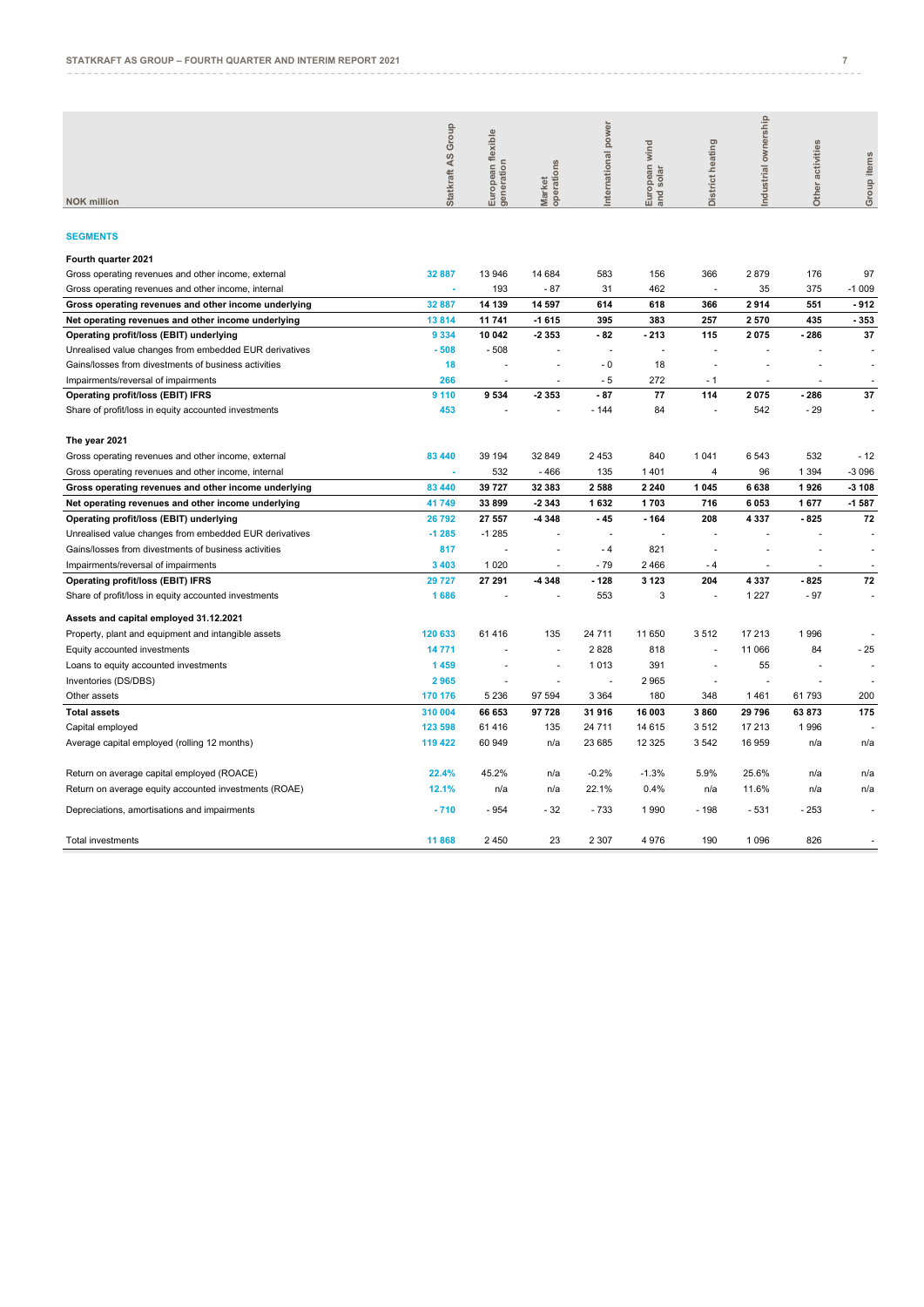| <b>NOK million</b>                                     | Statkraft AS Group | European flexible<br>generation | Market<br>operations | International power | European wind<br>and solar | District heating | Industrial ownership | Other activities | Group items |
|--------------------------------------------------------|--------------------|---------------------------------|----------------------|---------------------|----------------------------|------------------|----------------------|------------------|-------------|
|                                                        |                    |                                 |                      |                     |                            |                  |                      |                  |             |
| <b>SEGMENTS</b>                                        |                    |                                 |                      |                     |                            |                  |                      |                  |             |
| Fourth quarter 2020                                    |                    |                                 |                      |                     |                            |                  |                      |                  |             |
| Gross operating revenues and other income, external    | 11 299             | 3 2 3 8                         | 6718                 | 609                 | 95                         | 214              | 710                  | 109              | $-394$      |
| Gross operating revenues and other income, internal    |                    | 163                             | $-554$               | 11                  | 151                        | -1               | 12                   | 323              | $-107$      |
| Gross operating revenues and other income underlying   | 11 299             | 3 4 0 1                         | 6 1 6 4              | 620                 | 246                        | 215              | 722                  | 432              | $-501$      |
| Net operating revenues and other income underlying     | 5 5 8 5            | 2 5 5 3                         | 1569                 | 431                 | 189                        | 157              | 666                  | 352              | - 333       |
| Operating profit/loss (EBIT) underlying                | 1580               | 737                             | 1081                 | $-18$               | - 320                      | 25               | 239                  | $-237$           | 72          |
| Unrealised value changes from embedded EUR derivatives | $-1146$            | $-1146$                         |                      |                     |                            |                  |                      |                  |             |
| Gains/losses from divestments of business activities   |                    |                                 |                      |                     |                            |                  |                      |                  |             |
| Impairments/reversal of impairments                    | $-77$              | $-0$                            | ä                    | - 60                | $-16$                      | $-1$             |                      |                  |             |
| <b>Operating profit/loss (EBIT) IFRS</b>               | 356                | $-410$                          | 1 0 8 1              | $-78$               | -336                       | 25               | 239                  | $-237$           | 72          |
| Share of profit/loss in equity accounted investments   | 631                | 13                              |                      | 78                  | 19                         |                  | 566                  | - 44             |             |
| The year 2020                                          |                    |                                 |                      |                     |                            |                  |                      |                  |             |
| Gross operating revenues and other income, external    | 38 060             | 13 983                          | 18 491               | 2878                | 278                        | 684              | 2 0 8 7              | 363              | $-704$      |
| Gross operating revenues and other income, internal    |                    | 359                             | $-511$               | 24                  | 489                        | $\overline{2}$   | 33                   | 1 2 3 1          | $-1627$     |
| Gross operating revenues and other income underlying   | 38 060             | 14 342                          | 17980                | 2902                | 767                        | 686              | 2 1 2 0              | 1594             | -2331       |
| Net operating revenues and other income underlying     | 20 776             | 11 401                          | 4 3 0 4              | 2 3 1 4             | 659                        | 488              | 1975                 | 1 3 9 0          | -1754       |
| Operating profit/loss (EBIT) underlying                | 6670               | 4995                            | 2 5 2 7              | 405                 | - 793                      | 17               | 382                  | $-685$           | $-178$      |
| Unrealised value changes from embedded EUR derivatives | 339                | 339                             |                      |                     |                            |                  | ÷                    |                  |             |
| Gains/losses from divestments of business activities   | 119                |                                 |                      | 119                 | 0                          |                  |                      |                  |             |
| Impairments/reversal of impairments                    | -1 379             | 1708                            | ä,                   | 45                  | $-3126$                    | $-6$             | ä,                   | ÷.               |             |
| <b>Operating profit/loss (EBIT) IFRS</b>               | 5749               | 7 041                           | 2 5 2 7              | 569                 | -3919                      | 10               | 382                  | $-685$           | $-178$      |
| Share of profit/loss in equity accounted investments   | 835                | 16                              | $\mathbf{1}$         | $-539$              | 8                          | ä,               | 1472                 | - 123            |             |
| Assets and capital employed 31.12.2020                 |                    |                                 |                      |                     |                            |                  |                      |                  |             |
| Property, plant and equipment and intangible assets    | 116 170            | 61 44 6                         | 156                  | 23 387              | 9 1 6 8                    | 3559             | 16752                | 1704             |             |
| Equity accounted investments                           | 13 492             |                                 |                      | 2 2 4 7             | 839                        |                  | 10 297               | 135              | - 26        |
| Loans to equity accounted investments                  | 1442               |                                 | ÷                    | 962                 | 439                        | ٠                | 41                   | $\sim$           |             |
| Inventories (DS/DBS)                                   | 2 4 8 3            | ÷                               |                      |                     | 2483                       | ÷                | ÷                    |                  |             |
| Other assets                                           | 47 669             | 2 5 20                          | 16 193               | 2 0 4 0             | 711                        | 223              | 1 2 7 9              | 24 607           | 97          |
| <b>Total assets</b>                                    | 181 257            | 63 966                          | 16 349               | 28 635              | 13 641                     | 3782             | 28 370               | 26 444           | 71          |
| Capital employed                                       | 118 653            | 61 44 6                         | 156                  | 23 387              | 11 651                     | 3559             | 16752                | 1704             |             |
| Average capital employed (rolling 12 months)           | 117 531            | 60 495                          | n/a                  | 25 649              | 9505                       | 3524             | 16 477               | n/a              | n/a         |
| Return on average capital employed (ROACE)             | 5.7%               | 8.3%                            | n/a                  | 1.6%                | $-8.3%$                    | 0.5%             | 2.3%                 | n/a              | n/a         |
| Return on average equity accounted investments (ROAE)  | 6.3%               | n/a                             | n/a                  | $-19.8%$            | 0.9%                       | n/a              | 15.4%                | n/a              | n/a         |
| Depreciations, amortisations and impairments           | -5445              | $-235$                          | - 34                 | $-794$              | $-3478$                    | $-193$           | $-503$               | $-207$           |             |
| <b>Total investments</b>                               | 9 9 0 1            | 1880                            | 13                   | 1 2 8 6             | 4 8 2 2                    | 215              | 1014                 | 670              | ÷,          |
|                                                        |                    |                                 |                      |                     |                            |                  |                      |                  |             |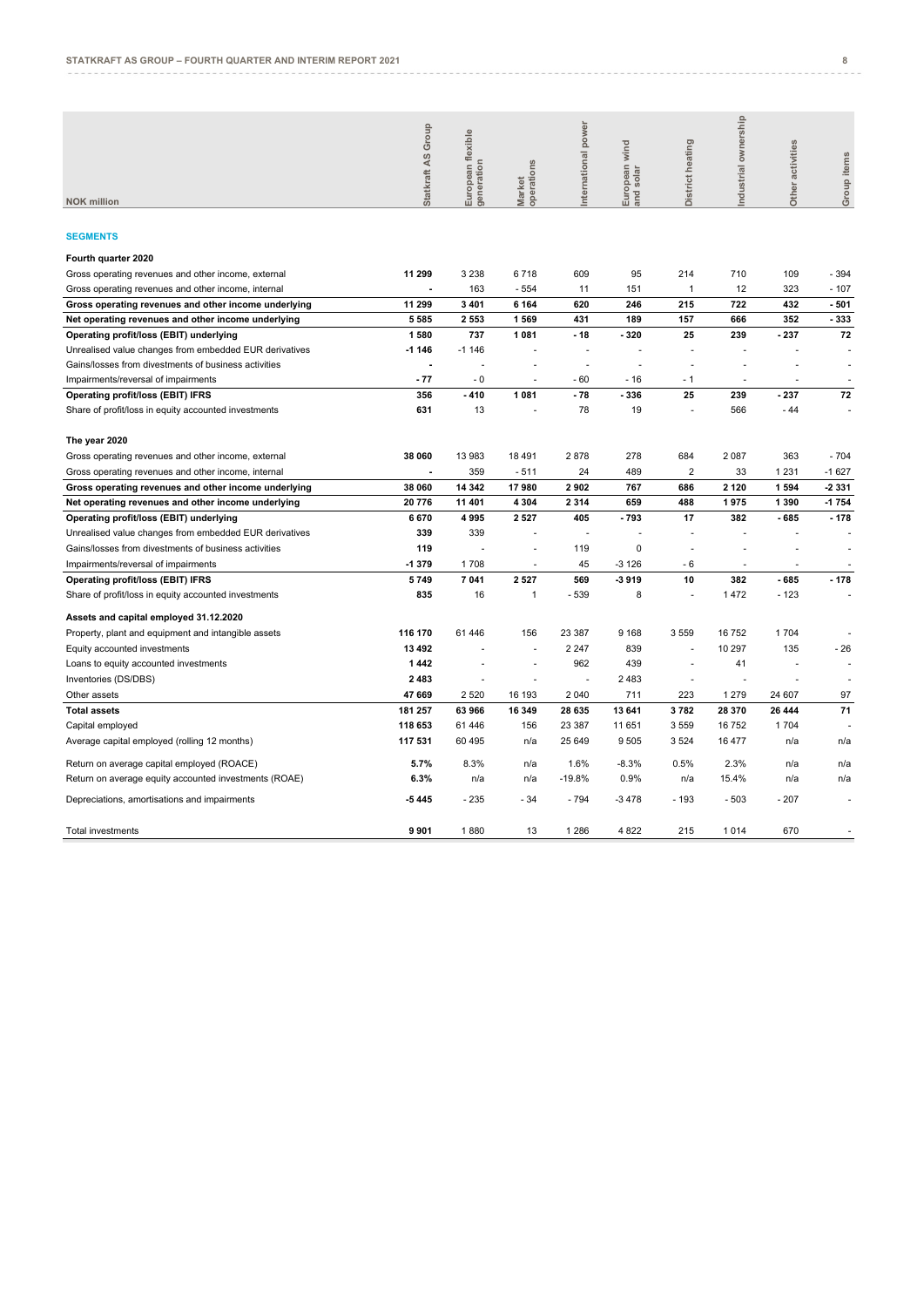| <b>NOK million</b>                                   | Group<br>45<br><b>Statkraft</b> | European flexible<br>generation | Market<br>operations | power<br>nternational | ind<br>$\geq$<br>$\equiv$<br>$\overline{\sigma}$<br>$\sigma$<br>ᅙ<br>$\omega$<br>8<br>ωō<br>Euro<br>and | District heating         | Industrial ownership | activities<br><b>Other</b> | Group items |
|------------------------------------------------------|---------------------------------|---------------------------------|----------------------|-----------------------|---------------------------------------------------------------------------------------------------------|--------------------------|----------------------|----------------------------|-------------|
| <b>SEGMENTS</b>                                      |                                 |                                 |                      |                       |                                                                                                         |                          |                      |                            |             |
| The year 2020                                        |                                 |                                 |                      |                       |                                                                                                         |                          |                      |                            |             |
| Gross operating revenues and other income, external  | 38 060                          | 13 983                          | 18 491               | 2878                  | 278                                                                                                     | 684                      | 2 0 8 7              | 363                        | $-704$      |
| Gross operating revenues and other income, internal  | ٠                               | 359                             | $-511$               | 24                    | 489                                                                                                     | $\overline{2}$           | 33                   | 1 2 3 1                    | $-1627$     |
| Gross operating revenues and other income underlying | 38 060                          | 14 342                          | 17980                | 2902                  | 767                                                                                                     | 686                      | 2 1 2 0              | 1594                       | 2 3 3 1     |
| Net operating revenues and other income underlying   | 20 776                          | 11 401                          | 4 3 0 4              | 2 3 1 4               | 659                                                                                                     | 488                      | 1975                 | 1 3 9 0                    | 1754        |
| Operating profit/loss (EBIT) underlying              | 6670                            | 4995                            | 2 5 2 7              | 405                   | $-793$                                                                                                  | 17                       | 382                  | $-685$                     | $-178$      |
| Unrealised value changes embedded EUR derivatives    | 339                             | 339                             |                      | ٠                     |                                                                                                         | $\overline{\phantom{a}}$ |                      | ٠                          | ۰           |
| Gains/losses from divestments of business activities | 119                             |                                 | ٠                    | 119                   |                                                                                                         |                          | ٠                    | ۰                          | ٠           |
| Impairments/reversal of impairments                  | $-1379$                         | 1708                            |                      | 45                    | $-3126$                                                                                                 | $-6$                     | ٠                    |                            |             |
| Operating profit/loss (EBIT) IFRS                    | 5749                            | 7 041                           | 2 5 2 7              | 569                   | -3919                                                                                                   | 10                       | 382                  | $-685$                     | $-178$      |
| Share of profit/loss in equity accounted investments | 835                             | 16                              |                      | $-539$                | 8                                                                                                       | $\overline{\phantom{a}}$ | 1472                 | $-123$                     | ٠           |

| Share of profit/loss in equity accounted investments  | 835     | 16        |                          | $-539$                   | 8       | $\overline{\phantom{a}}$ | 1472    | $-123$ |                          |
|-------------------------------------------------------|---------|-----------|--------------------------|--------------------------|---------|--------------------------|---------|--------|--------------------------|
| Assets and capital employed 31.12.2020                |         |           |                          |                          |         |                          |         |        |                          |
| Property, plant and equipment and intangible assets   | 116 170 | 61<br>446 | 156                      | 23 387                   | 9 1 6 8 | 3 5 5 9                  | 16752   | 1704   |                          |
| Equity accounted investments                          | 13 492  |           | ٠                        | 2 2 4 7                  | 839     |                          | 10 297  | 135    | $-26$                    |
| Loans to equity accounted investments                 | 1442    |           | ٠                        | 962                      | 439     | $\overline{\phantom{a}}$ | 41      | ۰      | $\overline{\phantom{a}}$ |
| Inventories (DS/DBS)                                  | 2 4 8 3 |           | $\overline{\phantom{a}}$ | $\overline{\phantom{a}}$ | 2483    | $\overline{\phantom{a}}$ |         |        | ٠                        |
| Other assets                                          | 47 669  | 2 5 2 0   | 16 193                   | 2 0 3 9                  | 711     | 223                      | 1 2 7 9 | 24 606 | 97                       |
| <b>Total assets</b>                                   | 181 257 | 63 966    | 16 349                   | 28 635                   | 13 641  | 3782                     | 28 3 69 | 26 445 | 71                       |
| Capital employed                                      | 118 653 | 61 44 6   | 156                      | 23 387                   | 11 651  | 3 5 5 9                  | 16752   | 1704   | ٠                        |
| Average capital employed (last four quarters)         | 117 531 | 60 495    | n/a                      | 25 649                   | 9505    | 3 5 24                   | 16 477  | n/a    | n/a                      |
| Return on average capital employed (ROACE)            | 5.7%    | 8.3%      | n/a                      | 1.6%                     | $-8.3%$ | 0.5%                     | 2.3%    | n/a    | n/a                      |
| Return on average equity accounted investments (ROAE) | 6.3%    | n/a       | n/a                      | $-19.8%$                 | 0.9%    | n/a                      | 15.4%   | n/a    | n/a                      |
| Depreciations, amortisations and impairments          | $-5445$ | $-235$    | $-34$                    | - 794                    | $-3477$ | - 193                    | $-503$  | $-207$ | ٠                        |
| Total investments                                     | 9 9 0 1 | 1880      | 13                       | 1 286                    | 4 8 2 2 | 215                      | 1014    | 670    |                          |